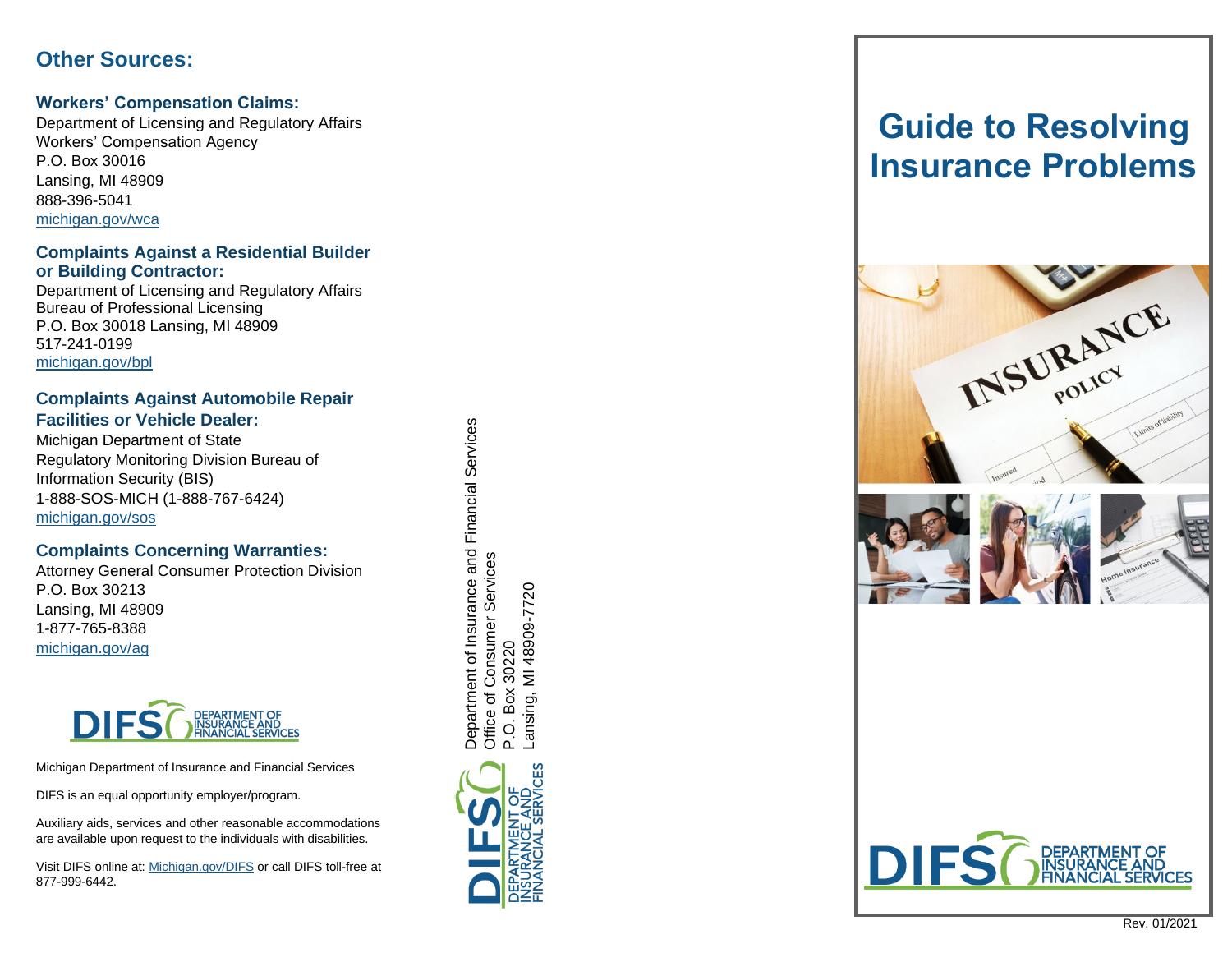# **When You Have a Dispute with an Insurer or Agent:**

Use the attached form to file a complaint with the Department of Insurance and Financial Services (DIFS) if you are in a dispute with an insurer or insurance agent. You may also file a complaint online at

[michigan.gov/DIFScomplaints.](http://www.michigan.gov/DIFScomplaints)

# **First Contact the Insurer or Agent:**

If you disagree with your insurer or agent, contact them directly.

- Speak with a company representative or agent to try to find a solution.
- Explain the problem in a calm, courteous manner.
- Provide dates, amounts, and as many related facts as you can.

If you still do not agree with the insurer or agent, ask them to provide a written response. Ask them to list the specific rules or language in the policy that allow them to deny or exclude coverage, or to include copies of documents you signed when you applied for insurance to support their actions.

# **How DIFS Can Help:**

If you are still dissatisfied after contacting the insurer or the agent, contact DIFS' Office of Consumer Services to ask questions or to file a written complaint by completion of this form. You may also file a complaint online at [michigan.gov/DIFScomplaints.](http://www.michigan.gov/DIFScomplaints)

Your complaint is based on the documents you submit. Be sure to include all pertinent information, such as:

- Name of the insurer and/or agent involved in the dispute.
- Policy and claim numbers.
- Details of any previous contact with your insurer or agent regarding the matter.
- Copies of documents that help verify or explain the problem.

## **Always send copies. Please do not send original documents.**

Once you file a complaint, DIFS will respond to your complaint by doing the following:

- Contacting the insurer, insurance agency and/or insurance agent to obtain a written response.
- Confirming the licensees named in your complaint are performing as required under your policy and the law.
- Helping you understand options that may be available to you.

You will receive a copy of all correspondence received during DIFS' review of your complaint as well as a letter explaining our findings. If you have questions, disagree with our findings, or have additional information that was not included with your original complaint, you may submit the information to us for further review.

Please understand that our complaints are thoroughly reviewed; however, we may not be able to provide the exact results you desire. We hope through our complaint process we can help you understand the options available to you and the policy language or laws that may apply.

# **What DIFS Cannot Do:**

Our authority is limited to the companies and agents DIFS licenses. We cannot help resolve disputes with entities we do not license. DIFS regulates the business of insurance transacted in Michigan; therefore, our authority pertains to insurance contracts issued in Michigan. Complaints involving out-of-state insurance policies should, in most cases, be pursued with the state insurance regulatory agency where the policy was issued or delivered.

### **Provider Complaints:**

DIFS generally only accepts complaints from parties involved in the contract, such as the insured, policyholder, or certificate holder. Since a health care provider is not a party to the health care contract, we typically do not accept complaints from providers. Public Act 316 of 2002 allows health care providers to submit a clean claim to DIFS if they do not receive timely payment from an insurer for a claim submitted without any errors. For more information or to obtain a Clean Claim Report, health care providers can visit our website [michigan.gov/DIFScomplaints.](http://www.michigan.gov/DIFScomplaints)